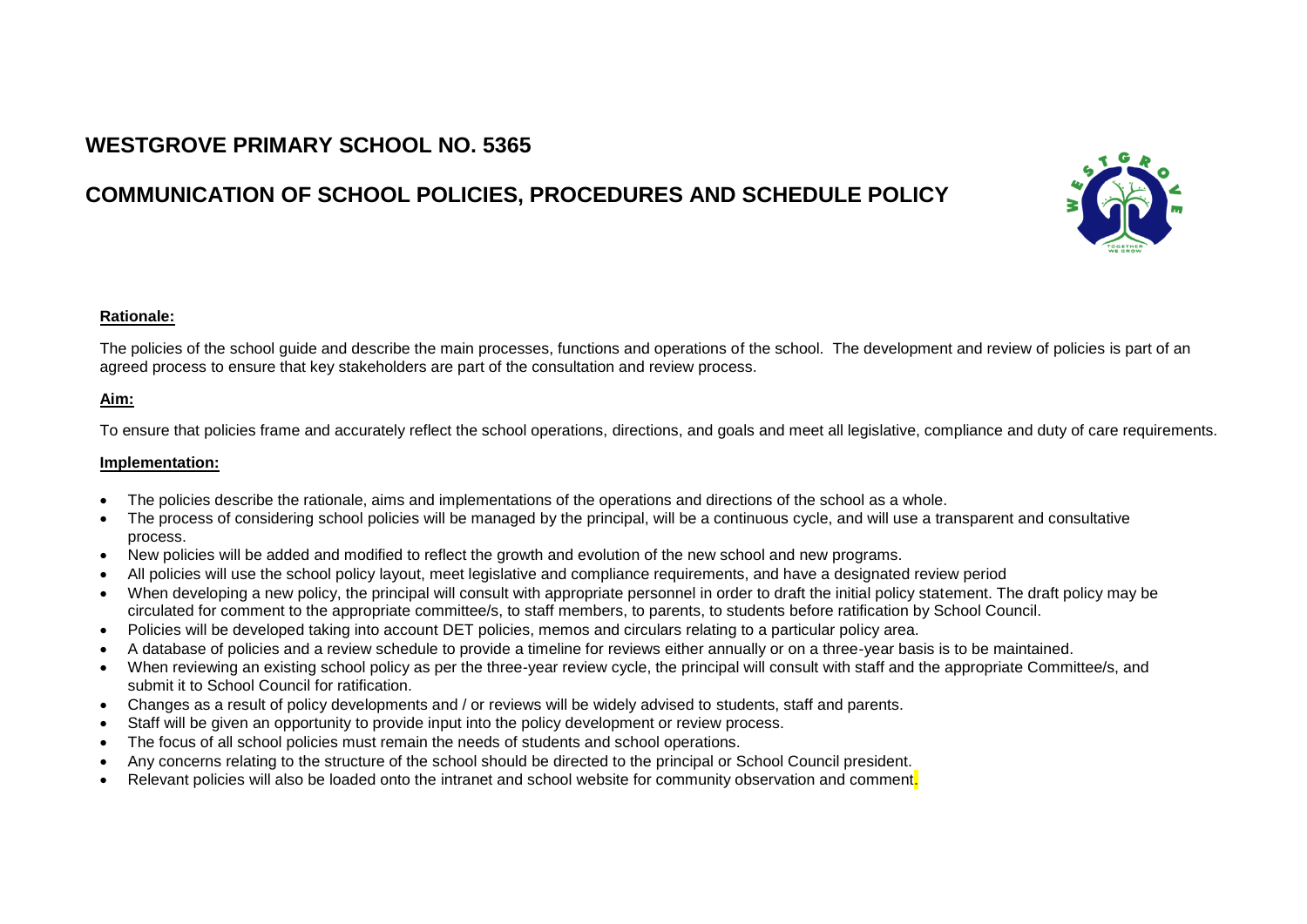| <b>Policy</b><br>3 year review cycle<br>unless otherwise | <b>Communication Procedures and schedule for members of the school community</b>                      |                                                                                                         |                                                                                                             |                                               |                           |  |
|----------------------------------------------------------|-------------------------------------------------------------------------------------------------------|---------------------------------------------------------------------------------------------------------|-------------------------------------------------------------------------------------------------------------|-----------------------------------------------|---------------------------|--|
| indicated                                                | <b>Staff</b>                                                                                          | <b>Students</b>                                                                                         | <b>Parents</b>                                                                                              | <b>General Community</b>                      | <b>Policy Review Date</b> |  |
| School Council/ Administration                           |                                                                                                       |                                                                                                         |                                                                                                             |                                               |                           |  |
| Cash Handling                                            | School Council minutes on<br>$\bullet$<br>p-drive<br>Polices manual on p-drive<br>$\bullet$           |                                                                                                         | Policy mentioned in<br>the newsfeed and<br>available on request                                             | Policy list on<br>$\bullet$<br>School website | March 2019<br>(annual)    |  |
| Eft-Pos                                                  | School Council minutes on<br>$\bullet$<br>p-drive                                                     |                                                                                                         | Policy mentioned in<br>$\bullet$<br>the newsfeed and<br>available on request                                | Policy list on<br>$\bullet$<br>School website | March 2019<br>(annual)    |  |
| Internet Banking                                         | Polices manual on p-drive<br>$\bullet$                                                                |                                                                                                         | Policy mentioned in<br>$\bullet$<br>the newsfeed and<br>available on request                                | Policy list on<br>$\bullet$<br>School website | March 2019<br>(annual)    |  |
| Investment                                               | School Council minutes on<br>$\bullet$<br>p-drive                                                     |                                                                                                         | Policy mentioned in<br>$\bullet$<br>the newsfeed and<br>available on request                                | Policy list on<br>$\bullet$<br>School website | March 2019<br>(annual)    |  |
| <b>School Purchasing</b><br>Card                         | Polices manual on p-drive<br>$\bullet$                                                                |                                                                                                         | Policy mentioned in<br>$\bullet$<br>the newsfeed and<br>available on request                                | Policy list on<br>$\bullet$<br>School website | March 2019<br>(annual)    |  |
| <b>B</b> Pay                                             | Polices manual on p-drive<br>$\bullet$                                                                |                                                                                                         | Policy available on<br>$\bullet$<br>school website                                                          | Policy available on<br>school website         | As required               |  |
| <b>Parent Payment</b>                                    | School Council minutes on<br>p-drive<br>Polices manual on p-drive<br>$\bullet$                        |                                                                                                         | Policy available on<br>school website                                                                       | Policy available on<br>school website         | March 2020                |  |
| Complaints                                               | Policies manual on p-drive<br>$\bullet$<br>Staff meetings/briefing<br>$\bullet$<br>Email<br>$\bullet$ |                                                                                                         | Policy available on<br>school website                                                                       | Policy available on<br>school website         | <b>June 2021</b>          |  |
| Hire of facilities by<br>community groups                | School Council minutes on<br>$\bullet$<br>p-drive                                                     |                                                                                                         | Policy mentioned in<br>the newsfeed and<br>available on request                                             | Policy list on<br>$\bullet$<br>School website | <b>June 2021</b>          |  |
| Uniform                                                  | Policies manual on p-drive<br>$\bullet$<br>Staff meetings/briefing<br>$\bullet$<br>Email<br>$\bullet$ | <b>Notes</b><br>$\bullet$<br>Newsfeed<br>$\bullet$<br>Assemblies<br>$\bullet$<br><b>Student leaders</b> | Policy available on<br>school website<br>School newsfeeds<br>Enrolment pack<br>School handbook<br>$\bullet$ | Policy available on<br>school website         | May 2020                  |  |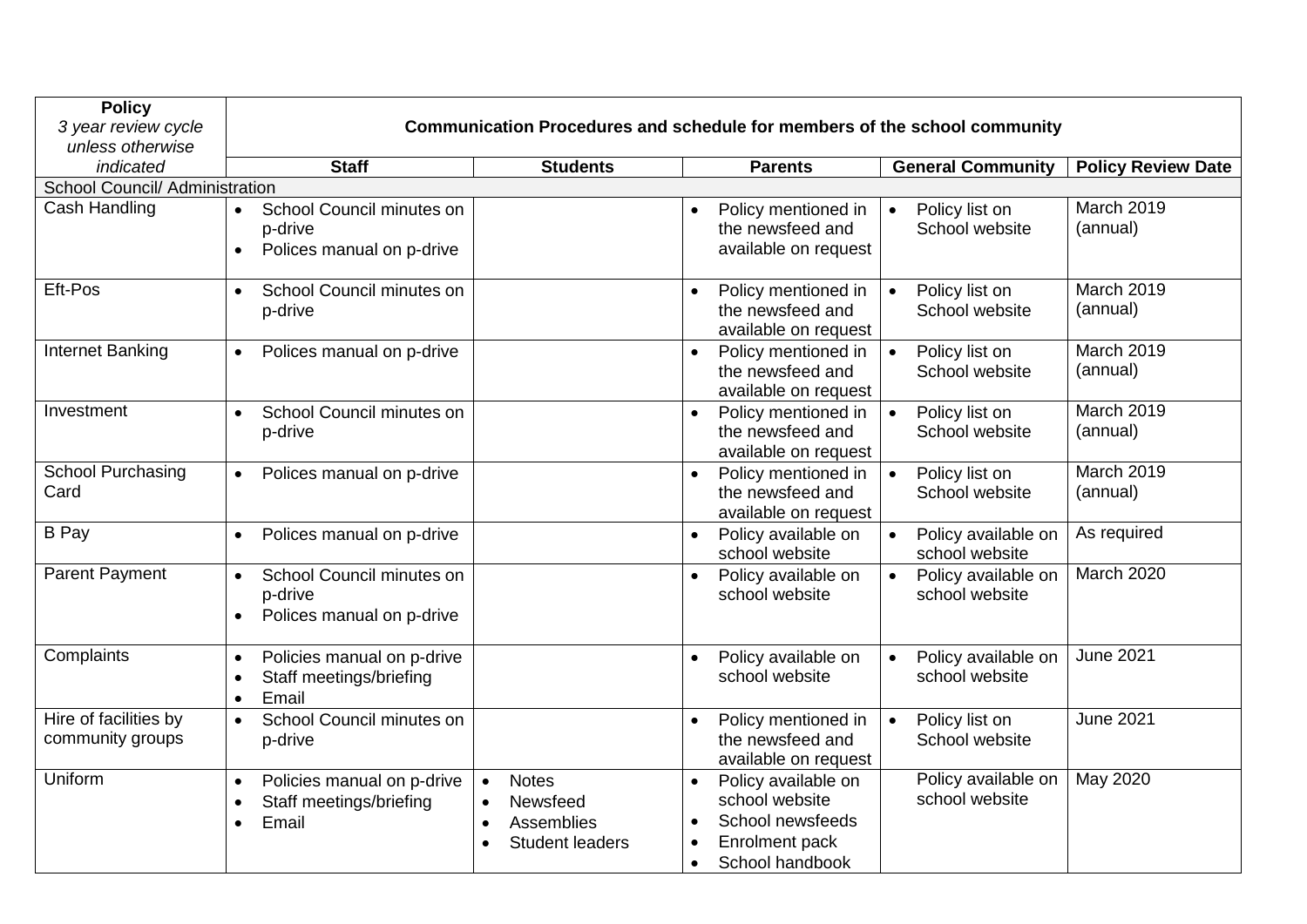| Canteen<br>In review process                                      | Policies manual on p-drive<br>$\bullet$<br>Events on school calendar<br>$\bullet$<br>Staff briefing<br>$\bullet$<br>Email<br>$\bullet$                                                                                       | <b>Notes</b><br>Newsfeed<br>Assemblies<br><b>Student leaders</b><br>group                          | Policy mentioned in<br>the newsfeed and<br>available on request<br>School newsfeed<br>$\bullet$<br><b>Enrolment Pack</b><br>$\bullet$<br>School handbook<br>$\bullet$ | Policy list on<br>$\bullet$<br>School website      |                           |
|-------------------------------------------------------------------|------------------------------------------------------------------------------------------------------------------------------------------------------------------------------------------------------------------------------|----------------------------------------------------------------------------------------------------|-----------------------------------------------------------------------------------------------------------------------------------------------------------------------|----------------------------------------------------|---------------------------|
| Occupational Health &<br>Safety                                   | Policies manual on p-drive<br>$\bullet$<br>Staff manual<br>$\bullet$<br><b>OH&amp;S Information Board.</b><br>$\bullet$<br>Staff meeting<br>$\bullet$<br>Brief in 1 <sup>st</sup> PL days<br>$\bullet$<br>Email<br>$\bullet$ | Assemblies<br>$\bullet$<br>Announcements<br><b>Posters</b>                                         | Policy mentioned in<br>$\bullet$<br>the newsfeed and<br>available on request                                                                                          | Policy list on<br>$\bullet$<br>School website      | February 2019<br>(annual) |
| <b>Staff Leave</b>                                                | Policies manual on p-drive<br>$\bullet$                                                                                                                                                                                      | $\bullet$                                                                                          | Policy mentioned in<br>the newsfeed and<br>available on request                                                                                                       | Policy list on<br>$\bullet$<br>School website      | <b>June 2021</b>          |
| ES time In-Lieu                                                   | Policies manual on p-drive<br>$\bullet$                                                                                                                                                                                      | $\bullet$                                                                                          | Policy mentioned in<br>the newsfeed and<br>available on request                                                                                                       | Policy list on<br>$\bullet$<br>School website      | August 2018               |
| <b>Privacy Policy</b><br>(DET)                                    | Policies manual on p-drive<br>$\bullet$<br>School website<br>$\bullet$                                                                                                                                                       | $\bullet$                                                                                          | Policy available on<br>school website                                                                                                                                 | Policy available on<br>$\bullet$<br>school website | Where required            |
| Communication of<br>school policies<br>procedures and<br>schedule | Policies manual on p-drive<br>$\bullet$<br>Staff meetings/briefing<br>$\bullet$<br>Leadership team<br>$\bullet$<br>School Improvement team<br>$\bullet$                                                                      | $\bullet$                                                                                          | Policy available on<br>school website                                                                                                                                 | Policy available on<br>$\bullet$<br>school website | June 2019 (annual)        |
| Well-Being                                                        |                                                                                                                                                                                                                              |                                                                                                    |                                                                                                                                                                       |                                                    |                           |
| <b>Excursion and Camps</b>                                        | Brief in 1st PL days<br>$\bullet$<br>Staff meeting/briefing<br>$\bullet$<br>Policies manual on p-drive<br>$\bullet$                                                                                                          | School newsfeed<br>Class discussion<br>Assemblies<br>Information/<br>permission notes              | Policy mentioned in<br>$\bullet$<br>the newsfeed and<br>available on request<br>School handbook                                                                       | Policy list on<br>$\bullet$<br>School website      | May 2021                  |
| <b>Visitors</b>                                                   | Brief in 1st PL days<br>$\bullet$<br>Staff meetings/briefing<br>$\bullet$<br>Policies manual on p-drive<br>$\bullet$                                                                                                         | School newsfeed<br>Class discussion<br>Assemblies<br>$\bullet$<br>Information/<br>permission notes | Policy mentioned in<br>the newsfeed and<br>available on request<br>School handbook                                                                                    | Policy list on<br>$\bullet$<br>School website      | May 2021                  |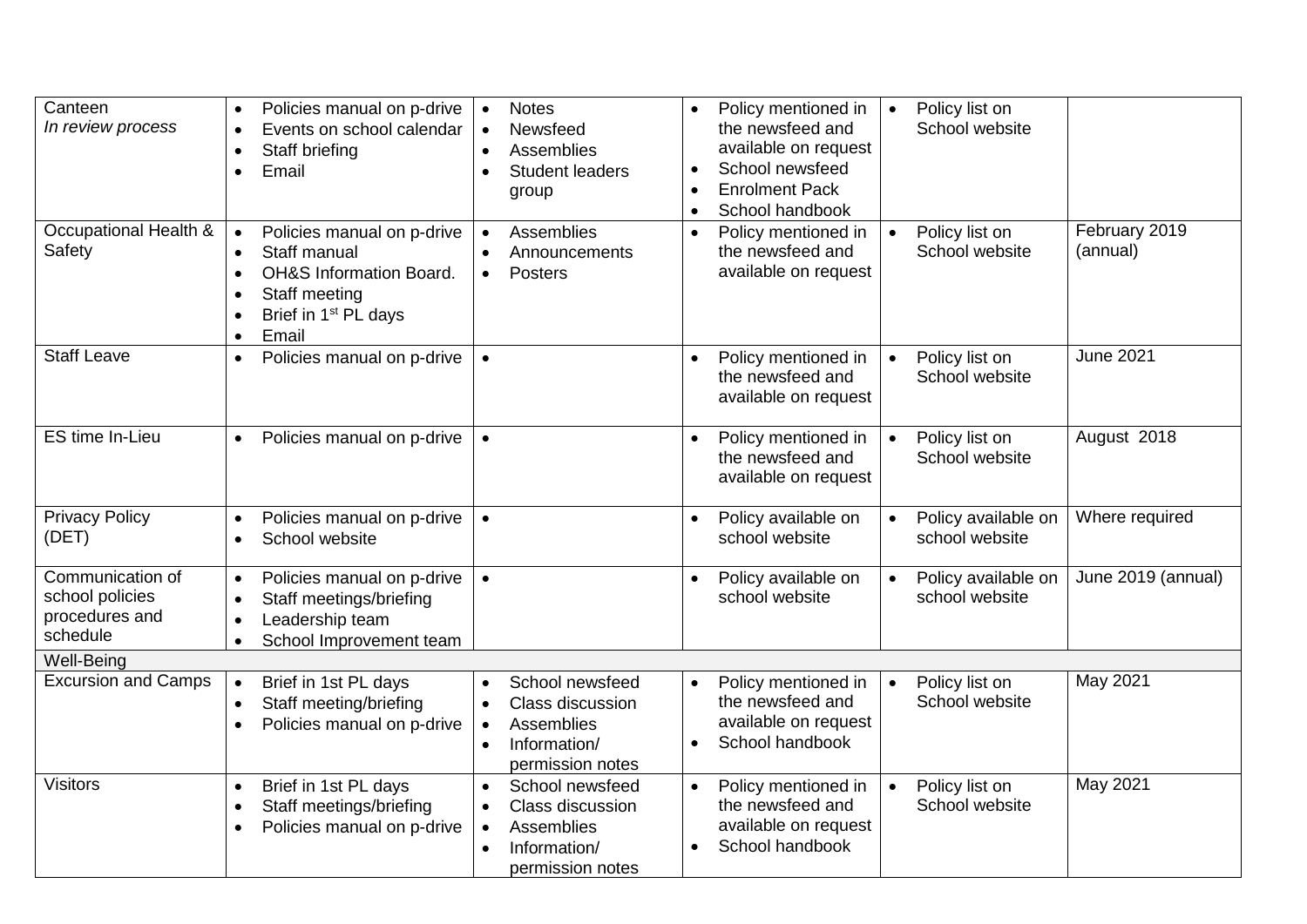| Duty of Care                             | Brief in 1st PL days<br>$\bullet$<br>Staff meeting/briefing<br>$\bullet$<br>Policies manual on p-drive<br>$\bullet$                                                                       | School newsfeed<br>Class information<br>sessions<br>Assemblies<br>$\bullet$                                                             | Policy mentioned in<br>the newsfeed and<br>available on request<br>School handbook<br>$\bullet$                                                            | Policy list on<br>$\bullet$<br>School website | October 2019                |
|------------------------------------------|-------------------------------------------------------------------------------------------------------------------------------------------------------------------------------------------|-----------------------------------------------------------------------------------------------------------------------------------------|------------------------------------------------------------------------------------------------------------------------------------------------------------|-----------------------------------------------|-----------------------------|
| Child Safe                               | Brief in 1st PL days<br>$\bullet$<br>Staff meeting/briefing<br>$\bullet$<br>Policies manual on p-drive<br>$\bullet$                                                                       | School newsfeed<br>Class discussion<br>Curriculum program<br>Assemblies                                                                 | Policy available on<br>School website<br>School newsfeeds<br>School enrolment<br>pack                                                                      | Available on<br>$\bullet$<br>school website   | May 2019 (annual)           |
| <b>Child Protection</b><br>Reporting     | Brief in 1st PL days<br>$\bullet$<br>Staff meeting/briefing<br>$\bullet$<br>Policies manual on p-drive<br>$\bullet$                                                                       | School newsfeed<br>Class discussion<br>Curriculum program                                                                               | Policy mentioned in<br>the newsfeed and<br>available on request                                                                                            | Policy list on<br>$\bullet$<br>School website | May 2019 (annual)           |
| Yard duty and<br>supervision             | Brief in 1st PL days<br>$\bullet$<br>Staff meeting/briefing<br>$\bullet$<br>Policies manual on p-drive<br>$\bullet$                                                                       | School newsfeed<br>Class discussion<br>Assemblies<br>$\bullet$                                                                          | Policy available on<br>School website<br>School newsfeeds<br>$\bullet$<br>School enrolment<br>$\bullet$<br>pack                                            | Available on<br>$\bullet$<br>school website   | June 2021 or as<br>required |
| <b>Student Engagement</b><br>& Inclusion | Brief in 1st PL days<br>$\bullet$<br>Policy manual on p-drive<br>$\bullet$<br>Student engagement<br>$\bullet$<br>workshops-<br>Team and staff meetings<br>$\bullet$<br>Email<br>$\bullet$ | student welfare<br>$\bullet$<br>services<br><b>Student leaders</b><br>$\bullet$<br>groups<br>House team activities<br>$\bullet$         | Policy available on<br>$\bullet$<br>school website<br>School newsfeed<br><b>Enrolment Pack</b><br>School handbook<br><b>Parent Information</b><br>sessions | Policy available on<br>School website         | May 2019 (annual)           |
| <b>Bullying and</b><br>Harassment        | Brief in 1st PL days<br>$\bullet$<br>Policy manual on p-drive<br>$\bullet$<br>Staff forum<br>$\bullet$<br>PBS and Respectful<br>$\bullet$<br>Relationships program                        | <b>Mediated Group</b><br>sessions<br>Circle Time<br>Assemblies<br>PBS and Respectful<br>$\bullet$<br>Relationships<br>learning programs | Policy available on<br>School website<br>School newsfeed<br><b>Enrolment Pack</b><br>$\bullet$<br>School handbook<br><b>Parent Information</b><br>sessions | Policy available on<br>School website         | October 2019                |
| Enrolment                                | Policy manual on p-drive<br>$\bullet$<br>Staff meeting/briefing<br>$\bullet$                                                                                                              | $\bullet$                                                                                                                               | Policy mentioned<br>on website and<br>available on request                                                                                                 | Policy list on<br>School website              | May 2021                    |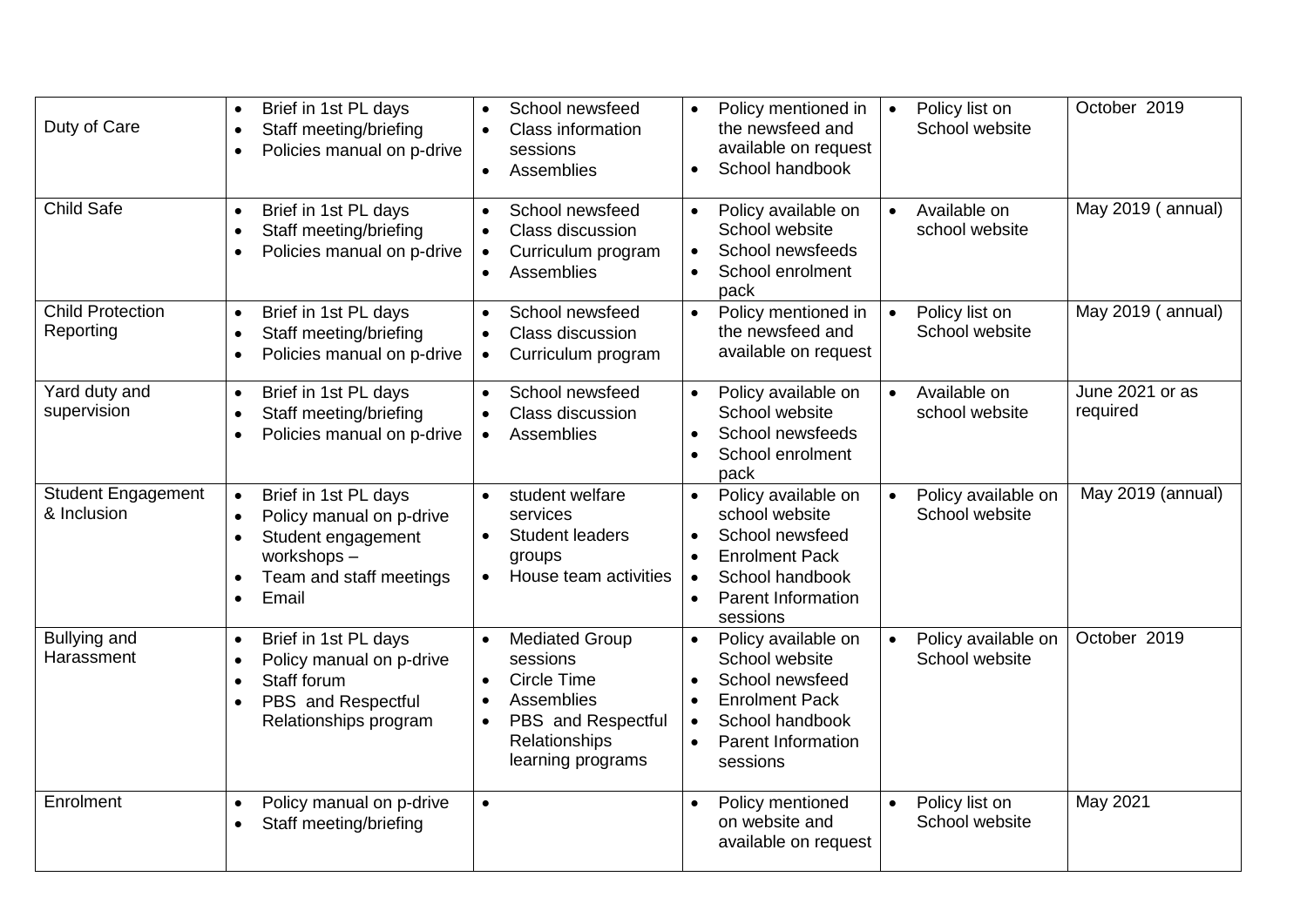| Attendance                                           | Policy manual on p-drive<br>$\bullet$<br>Staff PL training and<br>$\bullet$<br>updates<br>Email<br>$\bullet$                                                                                                                                                           | <b>Student leaders</b><br>$\bullet$<br>group discussion                                                                                             | Policy mentioned<br>on website and<br>available on request<br>Unexplained<br>$\bullet$<br>absences SMS to<br>parents/carers daily                                                                                                                                               | Policy list on<br>$\bullet$<br>School website | May 2021                                      |
|------------------------------------------------------|------------------------------------------------------------------------------------------------------------------------------------------------------------------------------------------------------------------------------------------------------------------------|-----------------------------------------------------------------------------------------------------------------------------------------------------|---------------------------------------------------------------------------------------------------------------------------------------------------------------------------------------------------------------------------------------------------------------------------------|-----------------------------------------------|-----------------------------------------------|
| First Aid Policy (incl.<br>Medication and<br>Asthma) | Brief in 1st PL days<br>$\bullet$<br>Staff meeting/briefing<br>$\bullet$<br>Policies manual on p-drive<br>$\bullet$<br>Update first aid<br>$\bullet$<br>qualifications, CPR<br>qualifications & asthma<br>procedures<br>Mentor group teacher<br>$\bullet$<br>briefings | Class discussion<br>Assemblies<br>PBS and Respectful<br>$\bullet$<br>Relationships<br>learning programs                                             | Policy mentioned in<br>$\bullet$<br>the newsfeed and<br>available on request<br>School handbook<br>$\bullet$<br>(in enrolment pack)<br><b>Parent Information</b><br><b>Night</b><br>Parents sent<br>medical information<br>& asthma plans to<br>update at start of<br>each year | Policy list on<br>$\bullet$<br>School website | May 2021                                      |
| Care arrangements for<br>ill students                | Brief in 1st PL days<br>$\bullet$<br>Staff meeting/briefing<br>$\bullet$<br>Policies manual on p-drive<br>$\bullet$<br>Email                                                                                                                                           | Class discussion<br>PBS and Respectful<br>$\bullet$<br>Relationships<br>learning programs                                                           | Policy mentioned in<br>the newsfeed and<br>available on request                                                                                                                                                                                                                 | Policy list on<br>$\bullet$<br>School website | <b>June 2021</b>                              |
| Anaphylaxis                                          | Policy manual on p-drive<br>$\bullet$<br>Brief in 1st PL days of<br>$\bullet$<br>semester to review policy<br>and anaphylactic children<br>Twice Yearly mandated<br>$\bullet$<br>training program                                                                      | Individual meetings<br>with students and<br>parents of<br>anaphylactic children<br>Classroom<br>$\bullet$<br>discussion re: food<br>handling issues | Policy mentioned in<br>the newsfeed and<br>available on request<br><b>Enrolment Pack</b><br>Individual meetings<br>with parents of<br>anaphylactic<br>children                                                                                                                  | Policy list on<br>$\bullet$<br>School website | May 2021<br>(every 3 years or as<br>required) |
| Head-lice                                            | Policies manual on p-drive<br>$\bullet$<br>Staff meeting/briefing<br>$\bullet$<br>Email<br>$\bullet$                                                                                                                                                                   | $\bullet$                                                                                                                                           | Policy available on<br>School website<br>School newsfeed<br><b>Enrolment Pack</b><br>School handbook                                                                                                                                                                            | Policy available on<br>School website         | May 2020                                      |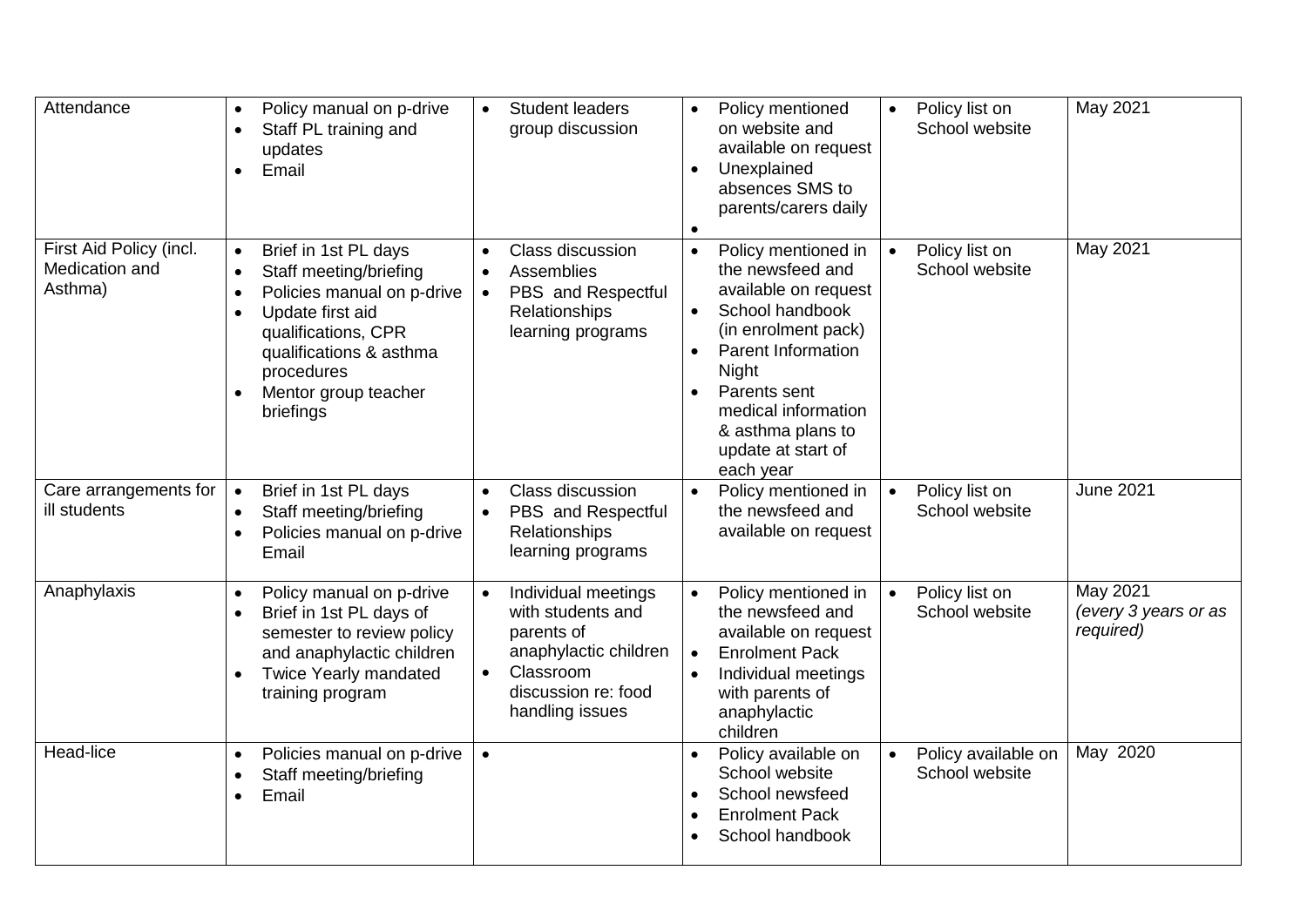| Sun Smart                                      | Brief in 1st PL days<br>$\bullet$<br>Staff meeting/briefing<br>$\bullet$<br>Policies manual on p-drive<br>$\bullet$<br>Email<br>$\bullet$                                                                                         | School handbook<br>Assemblies                                                                                                                      | Policy available on<br>$\bullet$<br>School website<br>School newsfeed<br><b>Enrolment Pack</b><br>School handbook                                         | Policy available on<br>$\bullet$<br>School website | <b>June 2021</b>                                                                              |
|------------------------------------------------|-----------------------------------------------------------------------------------------------------------------------------------------------------------------------------------------------------------------------------------|----------------------------------------------------------------------------------------------------------------------------------------------------|-----------------------------------------------------------------------------------------------------------------------------------------------------------|----------------------------------------------------|-----------------------------------------------------------------------------------------------|
| <b>Traffic and Bike Safety</b>                 | Policy manual on p-drive<br>Staff training/briefing<br>PLT discussion<br>$\bullet$<br>email<br>$\bullet$                                                                                                                          | Assembly<br>School newsfeed<br>Student leadership<br>groups<br>Curriculum program                                                                  | Policy available on<br>$\bullet$<br>School website<br>School newsfeed<br><b>Enrolment Pack</b><br>$\bullet$<br>School handbook<br>$\bullet$               | Policy available on<br>School website              | <b>June 2021</b>                                                                              |
| eSmart                                         | Brief in 1st PL days<br>$\bullet$<br>Policy manual on p-drive<br>$\bullet$<br>Staff training/briefing<br>$\bullet$<br>SIT (school improvement<br>$\bullet$<br>team) updates<br>PLT discussions<br>$\bullet$<br>email<br>$\bullet$ | Digital Technology<br>$\bullet$<br><b>User Agreement</b><br>Enrolment pack<br>$\bullet$<br>School handbook<br>$\bullet$<br>Assemblies<br>$\bullet$ | Policy available on<br>$\bullet$<br>School website<br>School newsfeeds<br>$\bullet$<br><b>Enrolment Pack</b><br>$\bullet$<br>School handbook<br>$\bullet$ | Policy available on<br>School website              | October 2019                                                                                  |
| <b>Mobile Device</b>                           | Brief in 1st PL days<br>$\bullet$<br>Policy manual on p-drive<br>$\bullet$<br>Staff meeting/briefing<br>$\bullet$                                                                                                                 | Assemblies<br>$\bullet$<br><b>Newsfeeds</b><br><b>Class discussions</b><br>$\bullet$                                                               | Policy available on<br>School website<br>School newsfeeds<br><b>Enrolment Pack</b><br>$\bullet$<br>School handbook                                        | Policy available on<br>School website              | October 2019                                                                                  |
| School Staff Social<br>Media                   | Brief in 1st PL days<br>$\bullet$<br>Policy manual on p-drive<br>$\bullet$<br>Staff training/briefing<br>$\bullet$                                                                                                                |                                                                                                                                                    | Policy mentioned in<br>$\bullet$<br>the newsfeed and<br>available on request                                                                              | Policy list on<br>$\bullet$<br>School website      | October 2019                                                                                  |
| Emergency<br>Management & Critical<br>Incident | Brief in 1st PL days<br>$\bullet$<br>Policy manual on p-drive<br>$\bullet$<br>Staff meeting/briefing<br>$\bullet$<br>Evacuation Drill/Lockdown<br>$\bullet$<br>- four per year                                                    | Mentor group<br>$\bullet$<br>sessions<br><b>Evacuation drills</b><br>$\bullet$                                                                     | Policy mentioned in<br>the newsfeed and<br>available on request                                                                                           | Policy list on<br>$\bullet$<br>School website      | June 2021 -<br>annually as part of<br>compliance process<br>(or after a critical<br>incident) |